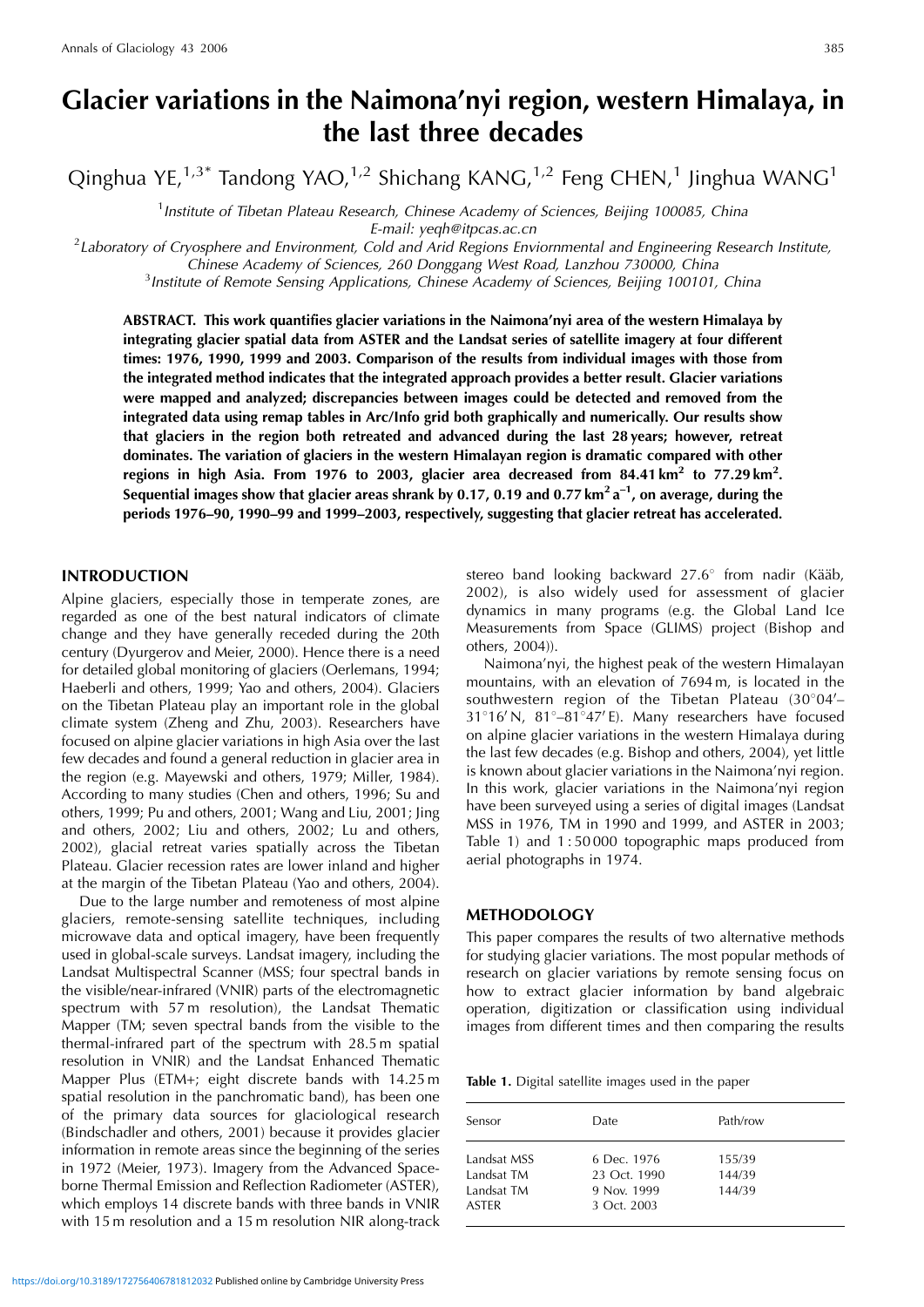**Table 2.** Rmse of verification points in each co-registered image compared with the 1 : 50 000 topographic map

|      | Ground-control points |      |       | Check points |      |       |
|------|-----------------------|------|-------|--------------|------|-------|
| Year | X                     | Υ    | Total | X            | Y    | Total |
|      | m                     | m    | m     | m            | m    | m     |
| 1976 | 17.9                  | 12.8 | 22.1  | 35.1         | 25.4 | 43.4  |
| 1990 | 9.8                   | 5.9  | 11.4  | 10.5         | 10.0 | 14.6  |
| 1999 | 6.4                   | 6.7  | 9.2   | 12.0         | 8.2  | 14.6  |
| 2003 | 2.9                   | 2.6  | 3.9   | 7.6          | 7.3  | 10.58 |

from individual images. In this paper, we report glacier area growth and shrinkage in the Naimona'nyi region during the period 1976–2003 by comparing individual images. The weakness of this method is that it overlooks discrepancies that always exist among sequential images due to different seasons, resolutions and data sources. Thus, this paper develops a new method for studying glacier variations by means of Geographic Information System (GIS) and remotesensing techniques. We integrate all classification results from individual images (1976, 1990, 1999 and 2003) by the algebraic operations in the Arc/Info grid module which enables us to determine mismatched information or unreasonable changes in glacier variations. The results obtained using both the 'individual image' and the 'integrated' method are presented here.

Multitemporal and multi-source digital satellite images have to be accurately orthorectified by a digital elevation model (DEM) before calculating changes based on pixels. Orthorectification eliminates the effects of perspective distortion and reduces the relief displacement on remotely sensed data. For the Naimona'nyi study region, we use the highest-available-resolution DEM data (1:50000 scale, DEM5, cell size 25 m). The horizontal accuracy of DEM5 with respect to the 1 : 50 000 topographic map of the region is within 1.0 gridcell, i.e. 25 m.

Before orthorectification of the sequential satellite imagery, the height accuracy of the DEM was evaluated by comparing 331 elevation check points on the 1 : 50 000 topographic maps with the corresponding height values for the same locations in the DEM. We obtained an average height difference of 12.37 m, with a standard deviation of 18.52 m. Residual root-mean-square error (rmse) (Hall and others, 2003; Stevens and others, 2004; Kääb, 2005) of the DEM with respect to the topographic map is +20.93 m.

**Table 4.** Information table of the integrated grid, 1976–2003, by value of gridcells

| Gridcell value | Count of gridcells | Area            |  |
|----------------|--------------------|-----------------|--|
|                |                    | km <sup>2</sup> |  |
| 5555           | 714479             | 643.03          |  |
| 5557           | 120                | 0.11            |  |
| 5575           | 1188               | 1.07            |  |
| 5577           | 230                | 0.21            |  |
| 5755           | 1494               | 1.34            |  |
| 5757           | 266                | 0.24            |  |
| 5775           | 824                | 0.74            |  |
| 5777           | 2035               | 1.83            |  |
| 7555           | 4659               | 4.19            |  |
| 7557           | 205                | 0.18            |  |
| 7575           | 1371               | 1.23            |  |
| 7577           | 706                | 0.64            |  |
| 7755           | 2091               | 1.88            |  |
| 7757           | 648                | 0.58            |  |
| 7775           | 3540               | 3.19            |  |
| 7777           | 82141              | 73.93           |  |

Maximum height deviations were –180.9 and +27.8 m. The accuracy of orthorectification is within one image pixel. All image data used were converted from disparate sources to a common format defined in Arc/Info grid with Transverse Mercator projection and Krasovsky 1940 spheroid. Coregistration for all orthoimages is based on the 1 : 50 000 topographic map (which is used as the common 'base'), and all the co-registration errors are within one image pixel (Table 2).

Glaciers are mapped by unsupervised classification using band arithmetic, TM4–TM5 for Landsat imagery and TM3N– TM4 for ASTER imagery. This is a simple, robust and accurate method for glacier classification because of the very low reflectance of ice and snow in the near and middle infrared (Paul and others, 2002). All results are resampled to the same 30 m gridcell resolution, and some snow-covered nonglacier areas are removed by filter methods and manual editing. Classification accuracy of individual imagery series since 1976 was analyzed by Kappa technology (Cohen, 1960; Congalton, 1991) using 260 random points. The KHAT accuracy is 91.2% from the results of the Kappa analysis.

A classification scheme was used in which non-glacier areas were assigned a single-digit value of 5, and glacier areas were assigned a single-digit value of 7. This classification scheme facilitates the algebraic operations among

**Table 3.** Remap table of reclassification for reconstructing grid units of glacier variation process

| Grid unit value of the integrated grid   | Recode | Area    | Category of variation               |  |
|------------------------------------------|--------|---------|-------------------------------------|--|
| 5557                                     |        | 0.108   | Advanced glacier area, 1999-2003    |  |
| 5577                                     |        | 0.207   | Advanced glacier area, 1990-99      |  |
| 5777                                     |        | 1.832   | Advanced glacier area, 1976-90      |  |
| 7555                                     | 4      | 4.193   | Retreated glacier area, 1976-90     |  |
| 7755                                     |        | 1.882   | Retreated glacier area, 1990-99     |  |
| 7775                                     | b      | 3.186   | Retreated glacier area, 1999-2003   |  |
| 7777, 7757, 7577                         |        | 75.146  | Glacier area unchanged, 1976-2003   |  |
| 5555, 5575, 5755, 5757, 5775, 7557, 7575 | 9      | 647.844 | Non-glacierized area and mismatches |  |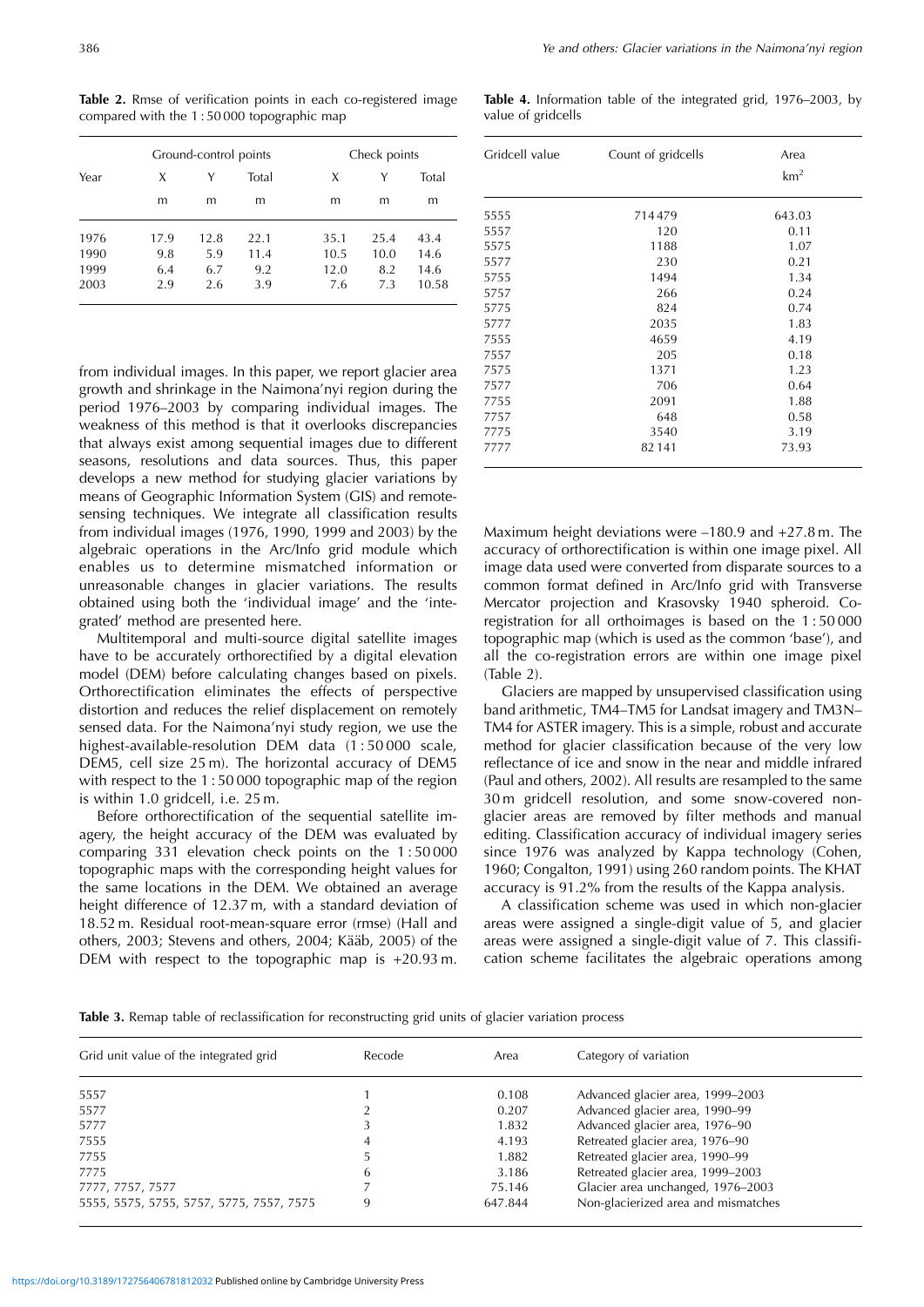

**Fig. 1.** Glacier area variations in the Naimona'nyi region, 1976–2003.

classification results from images in the Arc/Info grid module. The one-digit value (i.e. 5, 7) from each gridcell was integrated over the four classification results from images (from 1976, 1990, 1999 and 2003) by map algebra to generate a map with a four-digit value in each gridcell that simulates glacier change during the period 1976–2003 (Fig. 1). This enabled us to track glacier variations during the corresponding period both on maps and in tables. Instances in which gridcells indicate changes that occur more rapidly than is considered possible (e.g. 5757, 7575, etc.) are considered mismatches (e.g. 5757 stands for gridcell variation in 'non-glacier area, glacier area, non-glacier area, glacier area' in the 1976, 1990, 1999 and 2003 images, respectively). 'Noise', which is caused by mismatched information or unreasonable changes, such as different data sources or seasonal differences in snow cover in non-glacier areas, is eliminated by reclassification using the remap table (Table 3). All the results are recoded by the Reclass function using remap tables in the Arc/Info grid module. The four-digit integrated value from each gridcell (hereafter called the 'integrated unit') is used to identify advancing glacier areas, where non-glacier areas become glacier areas, and retreating areas, where glacier areas become non-glacier areas during different periods. These regions can be identified by both the integrated map (Fig. 1) and tabulated information (Table 4).

# **RESULTS**

From the classification results from individual images, the area of glaciers in the Naimona'nyi region was  $87.04 \mathrm{km^2}$  in 1976 and decreased to  $79.39 \text{ km}^2$  in 2003 (Table 5). This shows an obvious decrease in glacier area, and the rate of change varies during different periods. Recession was 2.59  $\text{km}^2$  during 1976–90 (or 0.19  $\text{km}^2$  a<sup>-1</sup> on average), 0.80 km<sup>2</sup> during 1990–99 (or 0.09 km<sup>2</sup> a<sup>-1</sup> on average) and

4.27 km<sup>2</sup> during 1999–2003 (or 1.07 km<sup>2</sup> a<sup>-1</sup> on average). From the individual images the total area decrease between 1976 and 2003 is 7.66 km<sup>2</sup> or 8.8% (Table 5).

By the integrated method that we use in this paper, the glacier area was 84.41 km<sup>2</sup> in 1976 and 77.29 km<sup>2</sup> in 2003 (Table 6), a change of  $7.12 \text{ km}^2$  or 8.4%. Accelerated recession of glacier area is clearly shown in Table 6. There is a recession of 2.37 km<sup>2</sup> during 1976–90 (or 0.17 km<sup>2</sup> a<sup>-1</sup> on average),  $1.67 \text{ km}^2$  during 1990–99 (or 0.19 km<sup>2</sup> a<sup>-1</sup> on average) and  $3.08 \text{ km}^2$  during 1999–2003 (or 0.77 km<sup>2</sup> a<sup>-1</sup> on average) (Fig. 1; Table 6). This indicates that glacier retreat in the western Himalaya is dramatic, and has accelerated in recent years.

Glaciers in the Naimona'nyi region have both advanced and retreated during the period 1976–2003. However, the area of glacier recession is much larger than the area of glacier advance (Table 3), and the advancing area decreases through time, while the retreating area increases.

Most of the area of glacier retreat occurred at the termini of glaciers in the southeast of the region (Fig. 1), while most

**Table 5.** Glacier area change, 1976–2003, by individual image classification results

| Year                                  | Area                             | Variation in area                        | Variation rate                           | Speed                                    |
|---------------------------------------|----------------------------------|------------------------------------------|------------------------------------------|------------------------------------------|
|                                       | km <sup>2</sup>                  | km <sup>2</sup>                          | $\frac{0}{0}$                            | $km2 a-1$                                |
| 1976<br>1990<br>1999<br>2003<br>Total | 87.04<br>84.46<br>83.66<br>79.39 | $-2.59$<br>$-0.80$<br>$-4.27$<br>$-7.66$ | $-2.97$<br>$-0.95$<br>$-5.10$<br>$-8.80$ | $-0.19$<br>$-0.09$<br>$-1.07$<br>$-0.28$ |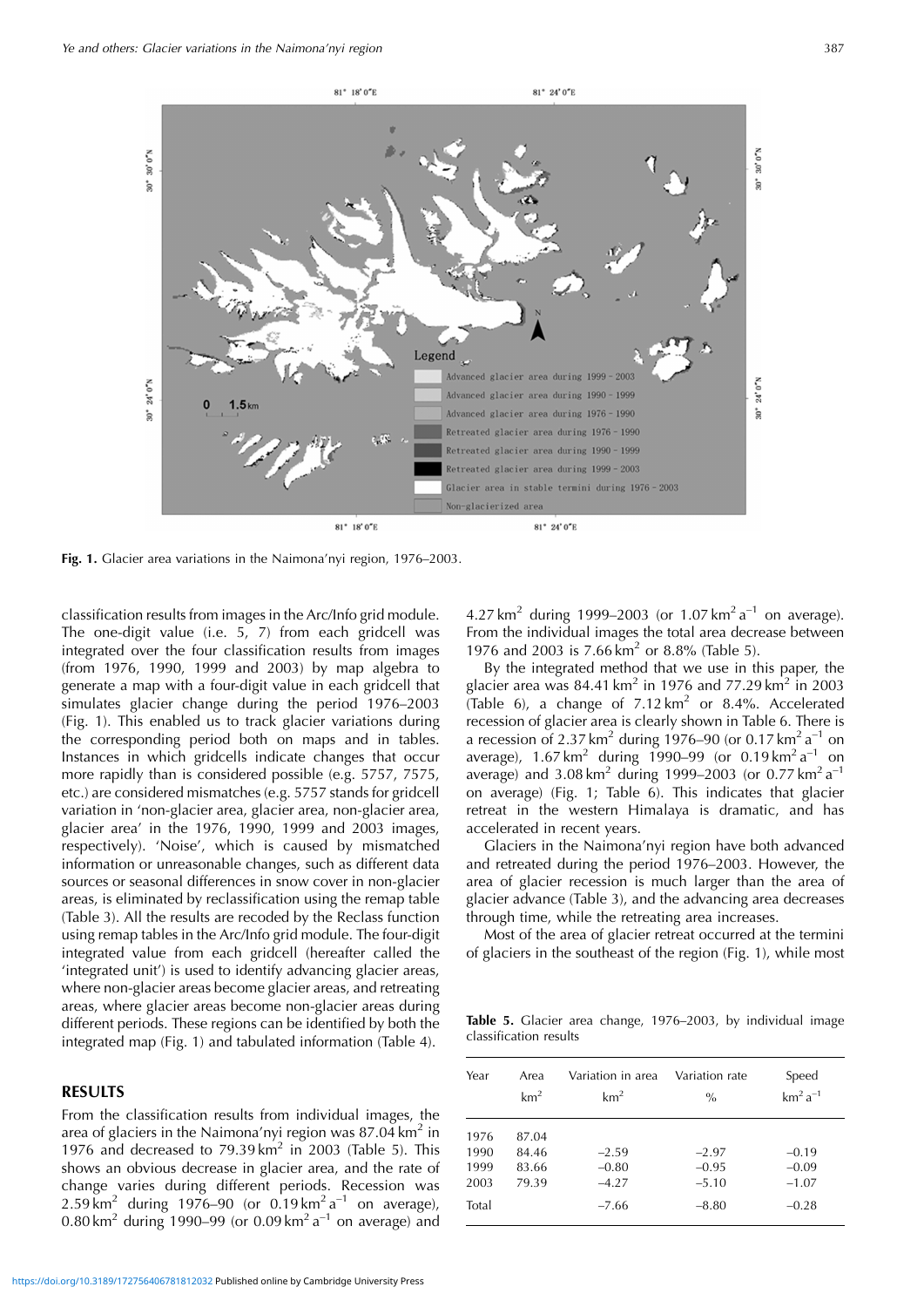**Table 6.** Glacier area change, 1976–2003, after integration and reconstruction of basic units by remap table

| Year  | Area<br>km <sup>2</sup> | Variation Variation<br>in area<br>km <sup>2</sup> | rate<br>$\frac{0}{0}$ | Speed<br>$km^2a^{-1}$ | Grid cell value                   |
|-------|-------------------------|---------------------------------------------------|-----------------------|-----------------------|-----------------------------------|
| 1976  | 84.41                   |                                                   |                       |                       | 7777,7757,<br>7577,7555,7755,7775 |
| 1990  | 82.04                   | $-2.37$                                           | $-2.81$               | $-0.17$               | 7777,7757,<br>7577,7755,7775,5777 |
| 1999  | 80.37                   | $-1.67$                                           | $-2.04$               | $-0.19$               | 7777,7757,<br>7577,7775,5577,5777 |
| 2003  | 77.29                   | $-3.08$                                           | $-3.83$               | $-0.77$               | 7777,7757,<br>7577,5557,5577,5777 |
| Total |                         | $-7.12$                                           | $-8.44$               | $-0.26$               |                                   |

of the area of advance occurred at the termini of glaciers in the northwest of the region. Glaciers in the southeast are retreating faster than those in the northwest.

# **DISCUSSION**

This paper explores an alternative method for studying glacier variations. Comparison of the results of glacier area from individual images (Table 5) with those from the integrated method indicates less variation in glacier area and a more obvious trend of accelerated retreat in the integrated and recoded grid data (Table 6) in the Naimona'nyi region. We could detect discrepancies in glacier extraction among the sequential images both graphically (Fig. 1) and numerically (Table 4). Since most of the 'noise' or mismatches could be detected and eliminated in the temporal spatial integrated map data by reconstruction using remap tables in the Arc/Info grid module, this provides a better quantification of glacier variations. Additionally, the integration method enables us to determine different variation characteristics during different periods over space in the research region. We were able to identify some misclassified areas (e.g. high-elevation rock ridges surrounded by glaciers that were misclassified as advancing glaciers due to snow cover; Fig. 1), something that is hard to determine by classification results from individual images only. These areas could be identified in the integrated map and can be verified in the near future using glaciological information or detailed field surveys.

Our research shows that the recession of glaciers in the Naimona'nyi region is more extensive and faster in recent years than before. The decrease of 8.4% of the total area during 1976–2003 is larger than the average 7% retreat of glaciers in high Asia since the 1960s (Yao and others, 2004). Alpine glacier recession is occurring in many places in Asia (e.g. 4.8% loss of the total area of 889 km<sup>2</sup> during 1969– 2002 in the Geladandong region (Ye and others, in press;  $13.8\%$  recession in the Ürümgi river drainage area during 1964–92 (Chen and others, 1996); 17% loss in the A'nyêmagên mountains of the Yellow River source during 1966–2000 (Yang and others, 2003); and 10.3% decrease in the western Qilian Shan during 1956–90 (Liu and others, 2002)). The recession of glaciers in the western Himalaya has accelerated, which coincides with glacier variation trends in high Asia (Yao and others, 2004). The retreat is due to the negative glacial mass balance and is affected by rising temperature and decreasing precipitation over the Tibetan Plateau (Yao and others, 2004).

Glacier variations in the Naimona'nyi region during 1976–2003 also show spatial differences. Retreat usually occurred in the southeast, while advance always occurred in the northwest. However, the cause for advance or retreat of some glaciers in the region has not been identified because of the paucity of field-survey and regional meteorological data. Furthermore, this work only studied variations of glacier area. It does not include height variations which might show downwasting. In the future, we will extract and verify DEMs using various ASTER (bands 3N and 3B) data sources, and calculate vertical differences from DEM5 to study the volume variation of glaciers in the region. This will enable us to generate a more comprehensive view of glacier variations in the Naimona'nyi region, which will require detailed study in the near future.

#### **CONCLUSIONS**

The integrated unit with a four-digit value over the four images (from 1976, 1990, 1999 and 2003) in the Naimona'nyi region enables us to determine mismatched information or unreasonable changes in glacier variations. By integration of all sequential spatial data through time based on fundamental grid units, most of the mismatches could be detected and eliminated in the integrated data using remap tables in Arc/ Info grid. The comparison of glacier area from 1976 to 2003 (Tables 5 and 6) demonstrates that the integrated method did well in reducing discrepancies from various data sources, different seasons and different resolutions. The integrated method achieved more accurate results in glacier variations by applying the Arc/Info manipulations of the original classification results from individual images. This paper provides an alternative method of synthesized research on glacier variation using multi-source and multitemporal data.

Our results show that areas of both glacier retreat and advance exist in the Naimona'nyi region during the period 1976–2003; however, retreat dominates, and increases through time. Glaciers in the southeast are retreating more than those in the northwest. The 8.4% decrease of glacier area in the Naimona'nyi region is dramatic compared with other regions and the average glacier recession in high Asia since the 1960s.

## **ACKNOWLEDGEMENTS**

We thank G. Hamilton and P. Mayewski for assistance with data collection, L. Thompson and E. Mosley-Thompson for helpful comments on the paper, and H. Brecher and K. Jezek for careful reviews that significantly improved the paper. Thanks also to S. Kaspari and B. Grigholm for help with the English. The work is supported by the Special Funds for Major State Basic Research Project (2005CB422004), by the National Natural Science Foundation of China (40401054, 40121101, 40601056), by the 'Talent Project' of the Chinese Academy of Sciences (CAS) and the Project of CAS Knowledge Innovation Program (KZCX3-SW-339).

#### **REFERENCES**

Bindschadler, R., J.A. Dowdeswell, D. Hall and J.G. Winther. 2001. Glaciological applications with Landsat-7 imagery: early assessments. Remote Sens. Environ., **78**(1–2), 163–179.